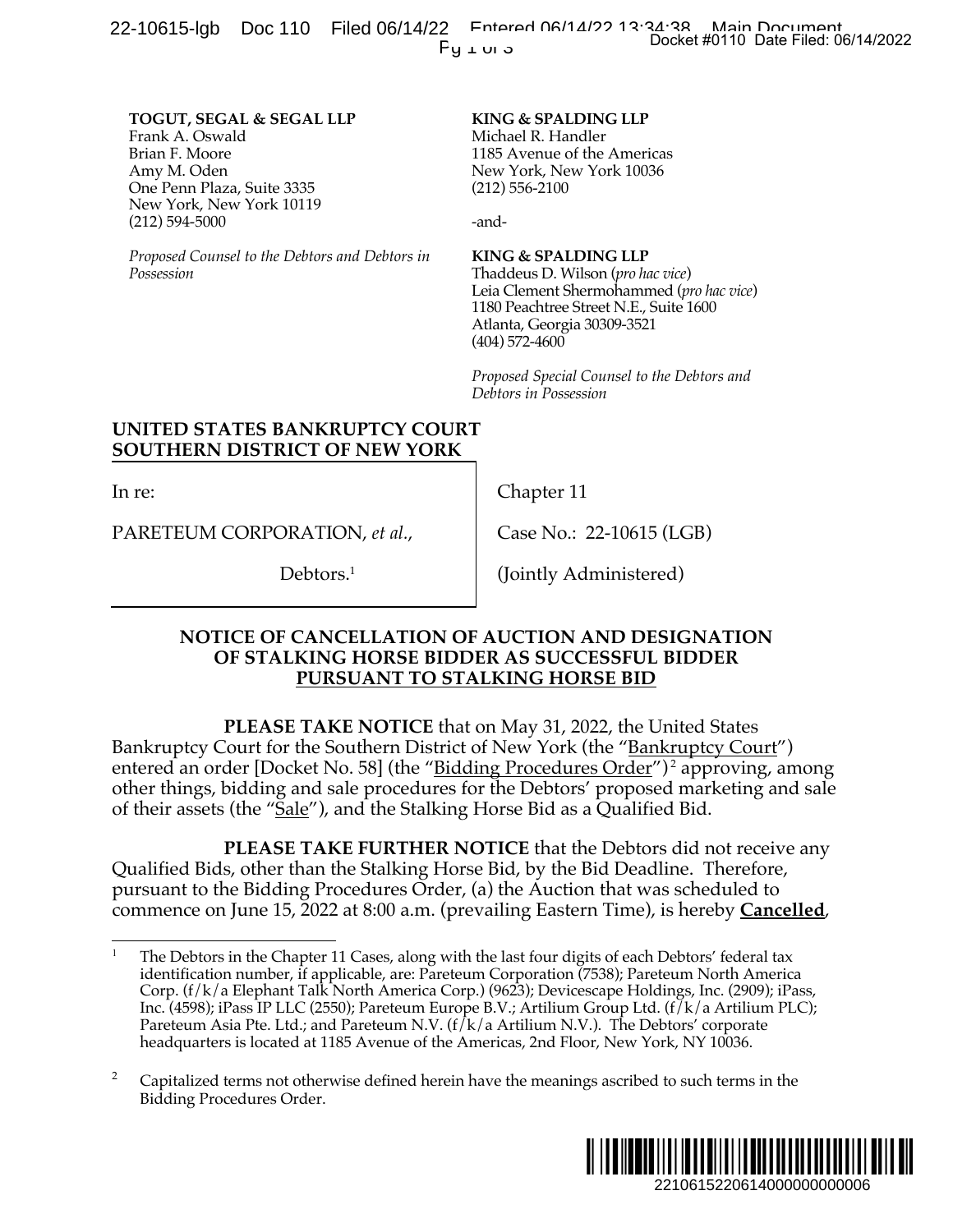and (b) the Stalking Horse Bidder is designated as the Successful Bidder pursuant to a Stalking Horse Bid.

**PLEASE TAKE FURTHER NOTICE** that in the event the Stalking Horse Purchase Agreement is amended by the parties to provide additional terms beneficial to the Debtors and their estates, the Debtors will file an amended purchase agreement with the Court in advance of the Sale Hearing (defined below).

**PLEASE TAKE FURTHER NOTICE** that the Debtors will seek entry of an order approving the Sale pursuant to the Stalking Horse Purchase Agreement (as may be amended) at the Sale Hearing that is currently scheduled to be held **on June 23, 2022 at 9:00 a.m. (prevailing Eastern Time)** (the "Sale Hearing"), before the Honorable Lisa G. Beckerman, United States Bankruptcy Judge, via Zoom for Government.

**PLEASE TAKE FURTHER NOTICE** that in light of the COVID-19 pandemic, the Sale Hearing shall take place via *Zoom for Government*. Those wishing to appear before the Bankruptcy Court at the Sale Hearing must register their appearance by utilizing the Electronic Appearance portal located at the Bankruptcy Court's website: https://ecf.nysb.uscourts.gov/cgi-bin/nysbAppearances.pl. Appearances must be entered no later than **June 22, 2022, at 4:00 p.m.** (**Prevailing Eastern Time**).

**PLEASE TAKE FURTHER NOTICE** that copies of the Bidding Procedures Order and all other related documents and pleadings pertaining to these Chapter 11 Cases can be viewed and/or obtained by (i) accessing the Bankruptcy Court's website for a fee, or (ii) by contacting the Office of the Clerk of the Bankruptcy Court. Please note that a PACER password is required to access documents on the Bankruptcy Court's website.

DATED: New York, New York June 14, 2022

PARETEUM CORPORATION, *et al*. *Debtors and Debtors in Possession By its Proposed Counsel* TOGUT, SEGAL & SEGAL LLP, By:

/s/Frank A. Oswald FRANK A. OSWALD BRIAN F. MOORE AMY M. ODEN One Penn Plaza, Suite 3335 New York, New York 10119 Telephone: (212) 594-5000 frankoswald@teamtogut.com bmoore@teamotogut.com aoden@teamtogut.com

and